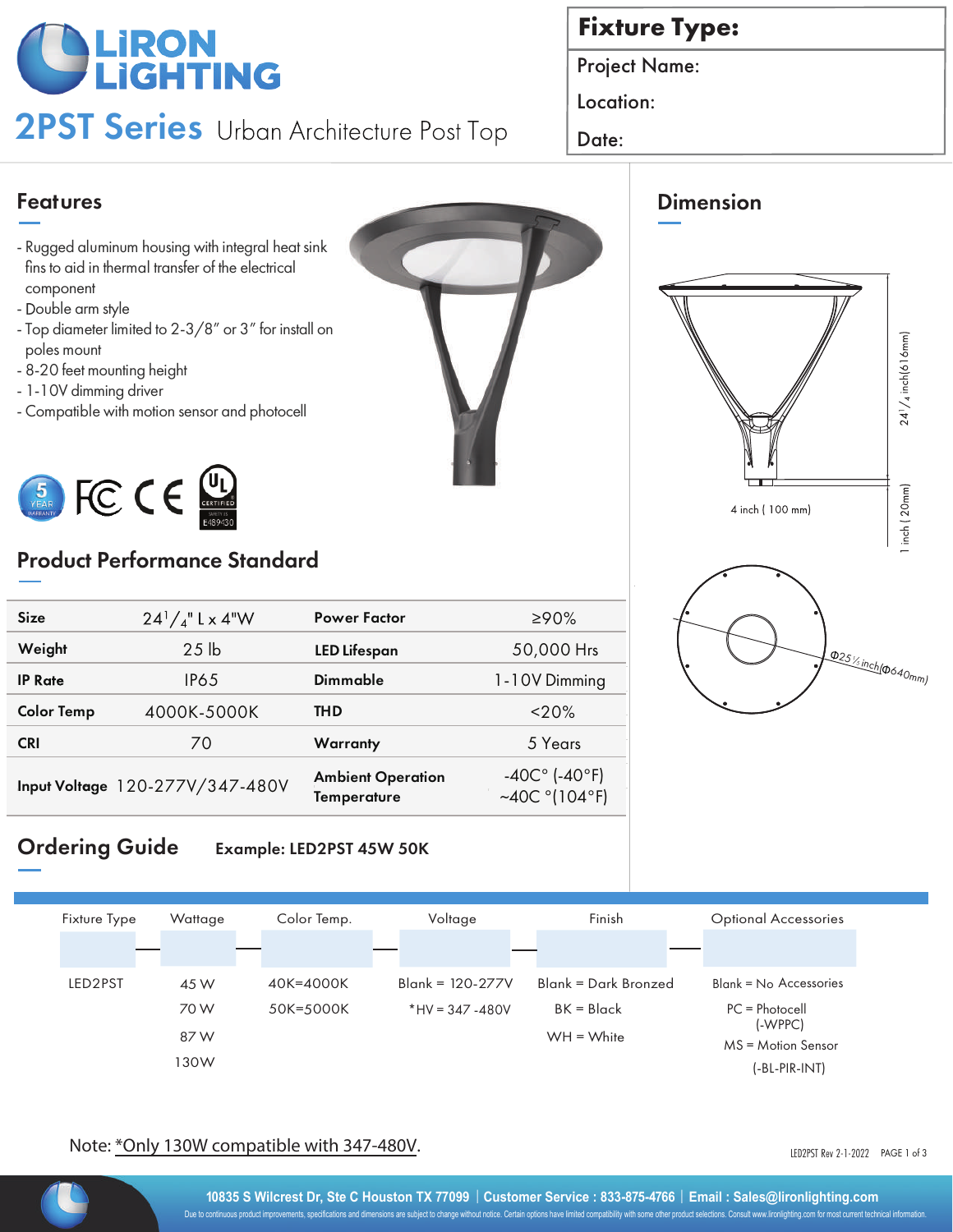

2PST Series Urban Architecture Post Top | Date:

**Fixture Type:** 

Project Name:

Location:

### Product Information

|                | 4000K        |                 | 5000K        |                   |  |
|----------------|--------------|-----------------|--------------|-------------------|--|
| <b>WATTAGE</b> | <b>LUMEN</b> | <b>EFFICACY</b> | <b>LUMEN</b> | <b>EFFICACY</b>   |  |
| 45W            | 5400lm       | 120lm/W         | 5500lm       | 130lm/W           |  |
| 70W            | 8400lm       | 120lm/W         | 8500lm       | $130$ lm/W        |  |
| 87W            | 10500lm      | 121lm/W         | 10600lm      | 122lm/W           |  |
| 130W           | l 5600lm     | 120lm/W         | 15800lm      | $122 \text{lm/W}$ |  |

#### Optional Accessories

| ÷<br>٠      |        |
|-------------|--------|
|             |        |
| ×<br>I      |        |
| ٠<br>ř<br>W | ż<br>× |

#### Photocell Included

-SKU: ALPC -3 PIN twist lock photocell is field installed or pre-installed by request.



#### PIR - Motion Sensor

-SKU: BL-PIR-INT -Internal PIR Motion Sensor is field installed or pre-installed by request.

For the accessories detail, please visit www.lironlighting.com/product\_categories/add-on-accessories